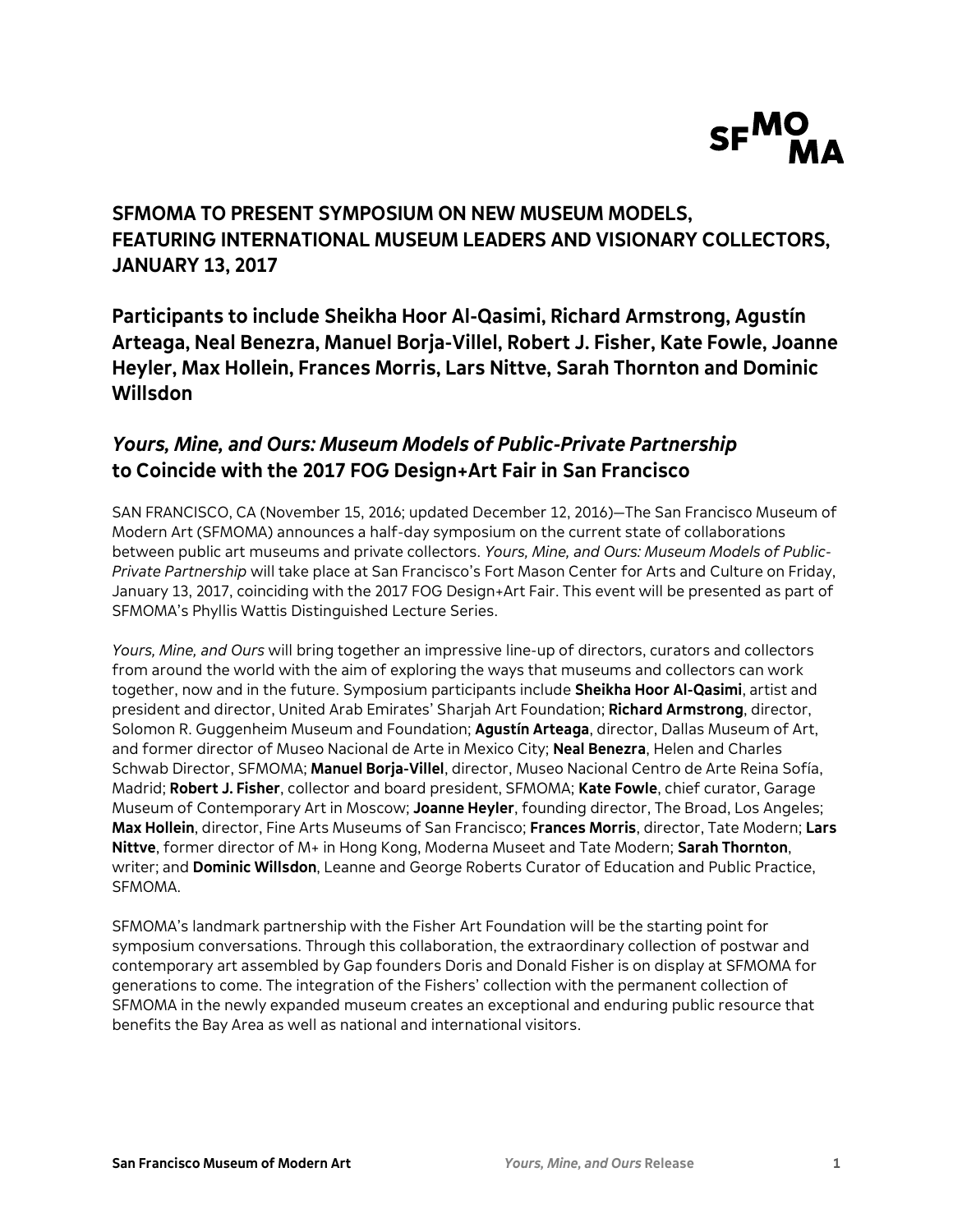"When we looked to the future of SFMOMA, we saw an opportunity to create a new model of publicprivate partnership," said Neal Benezra, Helen and Charles Schwab Director at SFMOMA. "Our partnership with the Fishers opened up a particular new direction for us, but there can be other models too. Our colleagues at museums around the world are working with generous collectors to creatively conceive new possibilities—models that make sense for them. I am thrilled to be able to bring together this incredible group to learn from each other and imagine the future."

*Yours, Mine, and Ours* will take a deeper look at major examples of public-private collaborations. Participants will explore questions such as: How can museum directors steer their mission-centered public institutions while working with private collectors? How do different contexts around the world call for different approaches? How do museums weigh their options at a time when they need to be more responsive to the public? What are some of the best ways for collectors make their collections public? What can collectors expect when partnering with public museums? How should collectors weigh their options?

## **Tickets/Event Details**

*Yours, Mine, and Ours: Museum Models of Public-Private Partnership* will be held in Gallery 308 at Fort Mason Center for Arts and Culture in San Francisco. Tickets are free and available for download [here.](https://www.sfmoma.org/event/yours-mine-and-ours/)  A ticket is required for each session of the symposium, each of which will be approximately 70 minutes long and begin at 11:30 a.m., 1 p.m., 2:30 p.m. and 4 p.m. Please visit [sfmoma.org](https://www.sfmoma.org/event/yours-mine-and-ours/) for announcements of the specific line-up of each panel and session descriptions.

## **About the Speakers**

**Sheikha Hoor Al-Qasimi** is an artist and the president and director of the United Arab Emirates' Sharjah Art Foundation. She was appointed curator of the Sharjah Biennial 6 in 2003 and has served as director ever since. Al-Qasimi received her BA at the Slade School of Fine Art in London in 2002 and her MA in curating contemporary art from the Royal College of Art, London, in 2008. She is known for her conceptually rooted exhibitions that push boundaries in the conservative Muslim state. In 2015, Al-Qasimi curated the United Arab Emirates' National Pavilion for the Venice Biennale.

**Richard Armstrong** is director, Solomon R. Guggenheim Museum and Foundation. As head of the Guggenheim's executive staff, he focuses on the pivotal role of the New York museum and its collection while also providing leadership and management for the other institutions in the global Guggenheim network and for the foundation's international programs. Prior to his appointment at the Guggenheim, he served at Carnegie Museum of Art, Pittsburgh, as curator of contemporary art (beginning in 1992), chief curator (1995) and Henry J. Heinz II Director (1996–2008). During his 12 years of leadership, the museum added significantly to its collection, acquiring multiple works from the Carnegie International exhibitions. He serves in an advisory capacity on a number of foundation boards, including the Victor Pinchuk Foundation, Kiev, Ukraine; the Artistic Council, Fondation Beyeler, Basel; the Al Held Foundation, New York; the Judd Foundation; and as director at the Fine Family Foundation, Pittsburgh.

**Agustín Arteaga** is director, Dallas Museum of Art, which he joined in September 2016. Previously he served as the director of the Museo Nacional de Arte (MUNAL) in Mexico City, one of Mexico's largest and most prominent cultural institutions, presenting work from the mid-16th through the mid-20th centuries. He enhanced its exhibition program through key international partnerships, dramatically grew its annual attendance, established new streams of institutional support and expanded the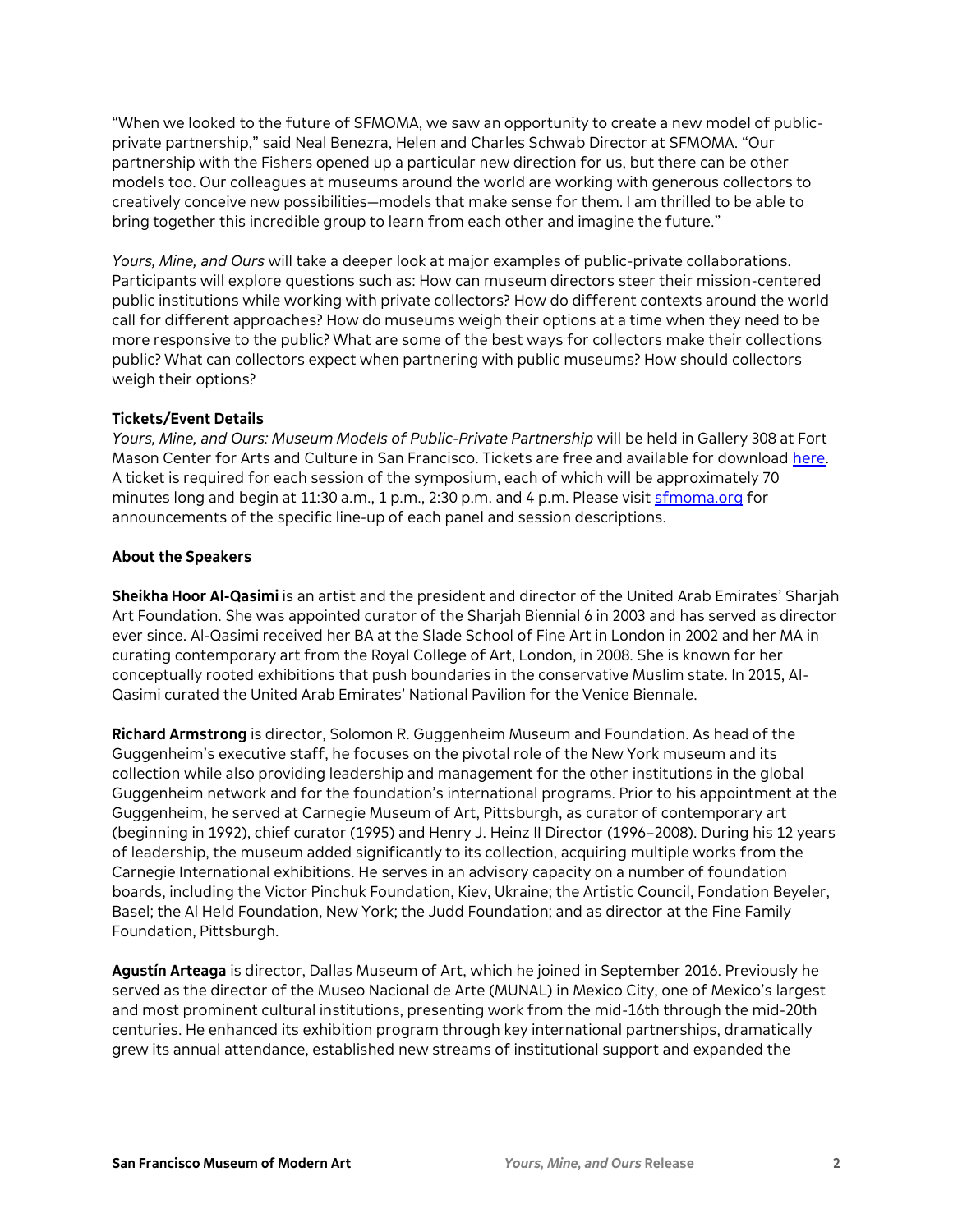museum's collection. Under his leadership, MUNAL established individual and corporate sponsorships, which are unprecedented in Mexico. Prior to his tenure at MUNAL, Arteaga was the director of the Museo de Arte de Ponce (MAP) in Puerto Rico, and the founding director of the contemporary art museum Museo de Arte Latinoamericano de Buenos Aires (MALBA) Fundación Costantini in Argentina.

**Neal Benezra** is the Helen and Charles Schwab Director, SFMOMA, a position he has held since 2002. Benezra spearheaded the major project to transform SFMOMA through a physical expansion of the museum, designed by Snøhetta, and an extensive enhancement of SFMOMA's programs, collections and education services. He formerly served as deputy director and Frances and Thomas Dittmer Curator of Modern and Contemporary Art at the Art Institute of Chicago, a dual position he assumed in 2000. Previously, he spent eight years at the Hirshhorn Museum and Sculpture Garden of the Smithsonian Institution in Washington, D.C., where he was assistant director for art and public programs (1996–99) and chief curator (1991–96). From 1985 to 1991, Benezra was a curator in the department of 20th-century painting and sculpture at the Art Institute of Chicago. He was a curator at the Des Moines Art Center from 1983 to 1985, and before that served as one of the first coordinators of the Anderson Collection at Stanford University in the Bay Area.

**Manuel Borja-Villel** is director, Museo Nacional Centro de Arte Reina Sofía (MNCARS) in Madrid. Formerly, he was director of the Fundació Antoni Tàpies, in Barcelona—from its opening, in June 1990, to July 1998—where he organized exhibitions such as *Els límits del museu* (The Limits of the Museum) and *La ciutat de la gen* (The City of the People). From July 1988 to January 2008, he was director of the Museu d'Art Contemporani de Barcelona (MACBA). Under his supervision the museum's collection was also expanded and consolidated and the MACBA Library and Research Centre, in the Convent dels Àngels building, increased in size. As director of MNCARS since January 2008, the core of his program is also represented in the development and reorganization of the collection, as well as the start-up of an international museum network.

**Robert J. Fisher** is the president of the Board of Trustees of SFMOMA and has served as a trustee since 2003. He played a crucial role in forging the landmark partnership between the Fisher family and SFMOMA. Fisher is chairman of the board of Gap Inc. and has served on the company's board since 1990. He has spent his career at the retailer, leading in operating capacities including chief operating officer and president of Gap brand.

**Kate Fowle** is chief curator, Garage Museum of Contemporary Art, Moscow. Founded in 2008 by Dasha Zhukova and Roman Abramovich, Garage is the first philanthropic institution in Russia to create a comprehensive public mission for contemporary art. Fowle is also director-at-large at Independent Curators International (ICI) in New York, where she was executive director from 2009–13. Prior to that she was the inaugural international curator at Ullens Center for Contemporary Art in Beijing, a nonprofit, non-collecting, non-governmental museum founded by collectors Guy and Myriam Ullens.

**Joanne Heyler** is founding director of The Broad, a new contemporary art museum built by philanthropists Eli and Edythe Broad, in downtown Los Angeles. She has curated The Broad collection and directed The Broad Art Foundation's "lending library" program since 1995. When the Broads decided to build a museum for their collection, Heyler was charged with transitioning the private foundation into a new public art museum. Over the past five years, she has developed the institution's profile, built its staff and overseen the construction of The Broad museum and the development of every aspect of the museum's operations and programming. The Broad is the first entirely new major museum founded in Los Angeles in almost 20 years.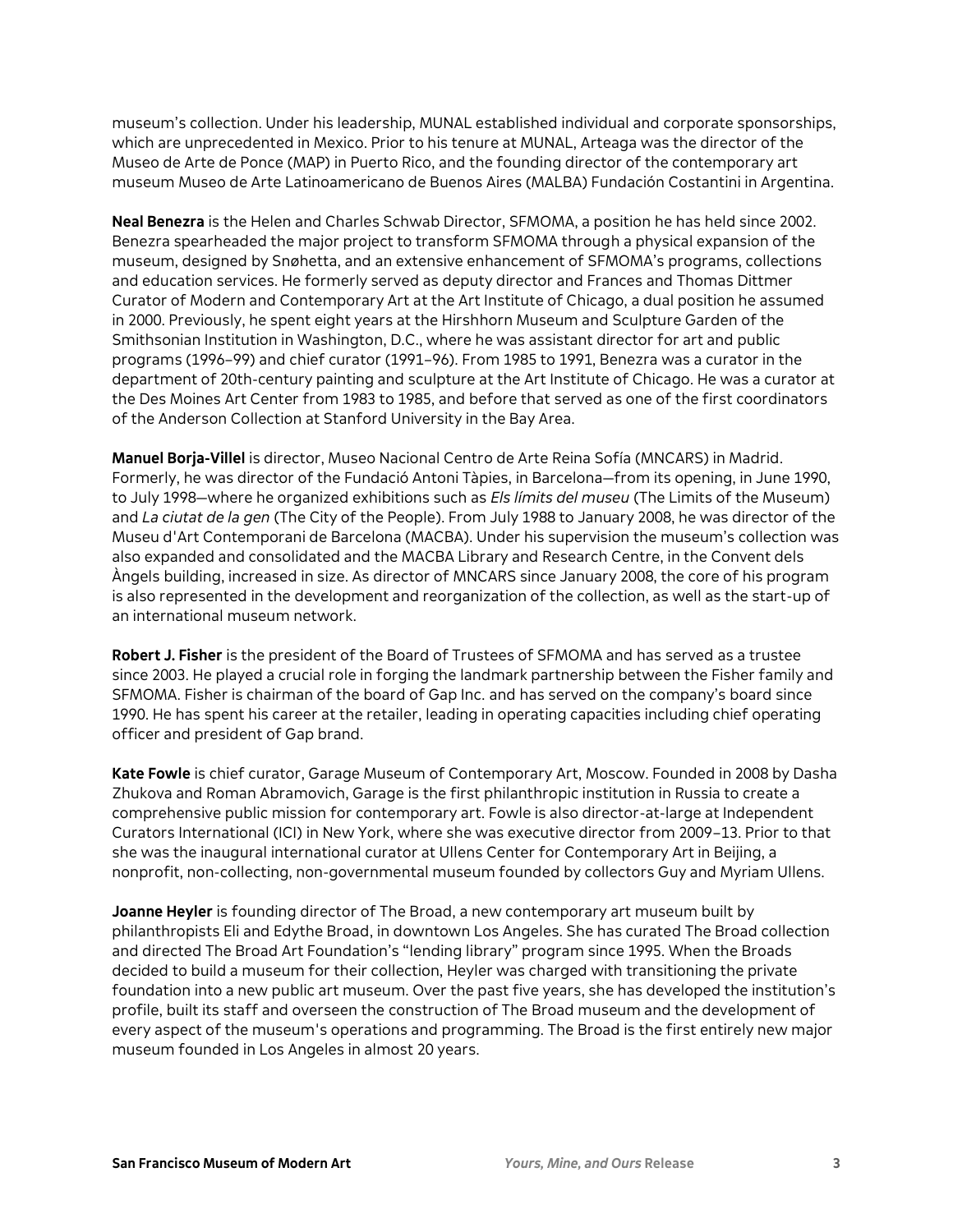**Max Hollein** is director, Fine Arts Museums of San Francisco. Previously he concurrently served as director of the Schirn Kunsthalle Frankfurt, the Städel Museum and the Liebieghaus Skulpturensammlung where he oversaw a \$69 million renovation and expansion. While he received half of that money from government sources, he also raised funds from private donors—using "the American model"—for the other half. From 1995 to 2000 he worked at the Solomon R. Guggenheim Museum in New York, from 1998 onward, as chief of staff and manager of European relations. He was general commissioner and curator of the American pavilion at the Seventh Venice Architecture Biennale in 2000, and general commissioner and curator of the Austrian pavilion at the Venice Art Biennale in 2005. He is a member of various supervisory and advisory boards of cultural institutions worldwide.

**Frances Morris** is director, Tate Modern. She has played a key role in the development of Tate, joining as a curator in 1987, becoming head of displays at Tate Modern (2000–2006) and then director of collection, International Art, until April 2016 when she was appointed to her current role. She has continually worked to reimagine the Tate's collection and has been instrumental in developing its international reach and its representation of women artists. She was jointly responsible for the initial presentation of the opening collection displays at Tate Modern in 2000, which radically transformed the way museums present the story of modern art. She is a board member of International Committee for Museums and Collections of Modern Art and a member of the Advisory Committee of the Serralves Museum of Contemporary Art, Porto, Portugal.

**Lars Nittve** is the former director of M+ in Hong Kong, Moderna Museet and Tate Modern. After working as an art critic in the early 1980s, he began a career as a curator and later as a museum director, taking him to the Moderna Museet, Stockholm (chief curator 1985–1990); the Rooseum Center for Contemporary Art, Malmoe, Sweden (founding director 1990–1995); the Louisiana Museum of Modern Art, Humlebaek, Denmark (director 1995–1998); Tate Modern, London (founding director 1998–2001); the Moderna Museet, Stockholm (director 2001–2010); and M+ at West Kowloon Cultural District, Hong Kong (executive director 2010–2016). Since 2016, he has been an external advisor to M+ in Hong Kong and an international museum consultant and CEO of Sweden-based Nittve Information AB.

**Sarah Thornton** is a writer, ethnographer and sociologist of culture. Described by the *Washington Post* as "the Jane Goodall of the art world," Thornton is the author of *Seven Days in the Art World* and *33 Artists in 3 Acts*. Formerly the chief writer on contemporary art for *The Economist*, Thornton has a BA in art history and a PhD in sociology.

**Dominic Willsdon** is the Leanne and George Roberts Curator of Education and Public Practice at SFMOMA. Willsdon was also a co-curator of the ninth Liverpool Biennial, UK (2016), and was pedagogical cloud curator of the ninth Mercosul Biennial in Porto Alegre, Brazil (2013). He is co-editor of *Public Servants: Art and the Crisis of the Common Good* (MIT, 2016), an anthology on public service in the work of artists and art institutions.

#### **About the Phyllis Wattis Distinguished Lecture Series**

The Phyllis Wattis Distinguished Lecture Series was established in 1995 through a major endowment by SFMOMA Trustee Phyllis Wattis to bring influential scholars and speakers to the Bay Area.